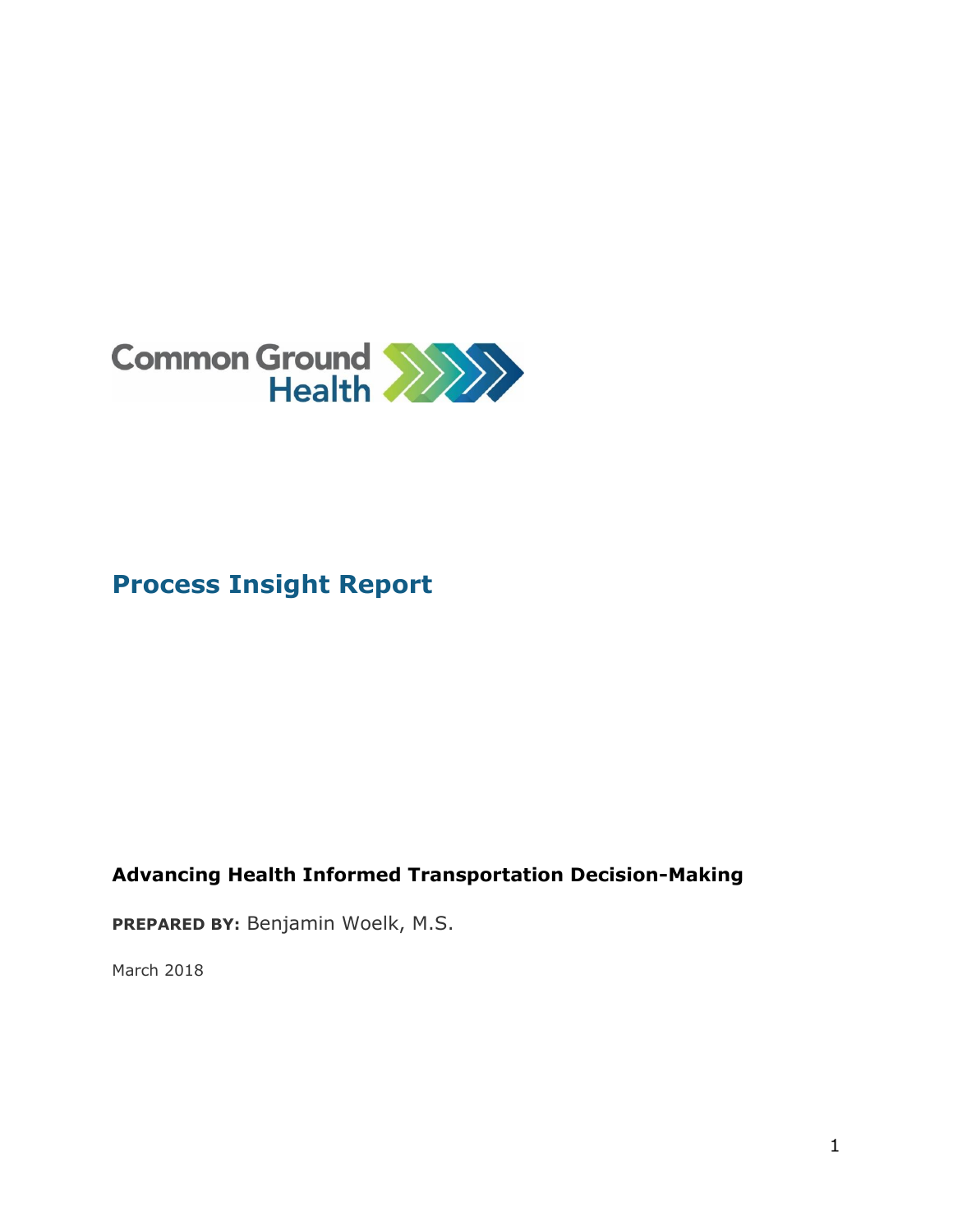Financial assistance for the preparation of this report was provided by the Federal Highway Administration through the Genesee Transportation Council. Common Ground Health is solely responsible for its content, and the views and opinions expressed herein do not necessarily reflect the official views or policies of the U.S. Department of Transportation.

#### **GTC's Commitment to the Public**

The Genesee Transportation Council assures that no person shall — on the grounds of race, color, national origin, disability, age, gender, or income status — be excluded from participation in, be denied the benefits of, or be otherwise subjected to discrimination, under any program or activity. GTC further assures every effort will be made to ensure nondiscrimination in all of its programs activities, whether or not those programs and activities are federally funded.

#### **En Español**

El Consejo Genesee del Transporte asegura completa implementación del Título VI de la Ley de Derechos Civiles de 1964, que prohibe la discriminación por motivo de raza, color de piel, origen nacional, edad, género, discapacidad, o estado de ingresos, en la provisión de beneficios y servicios que sean resultado de programas y actividades que reciban asistencia financiera federal.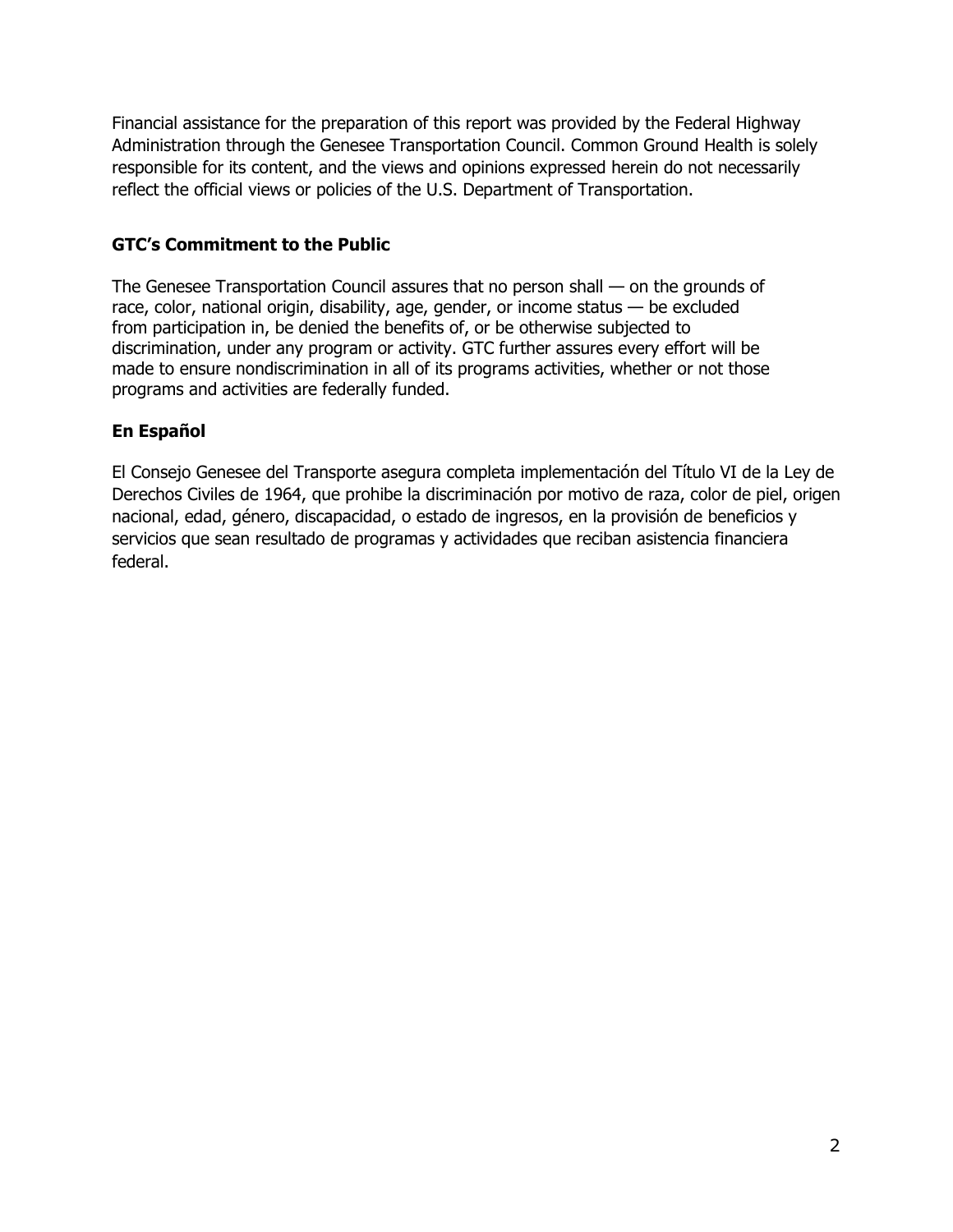# **Table of Contents**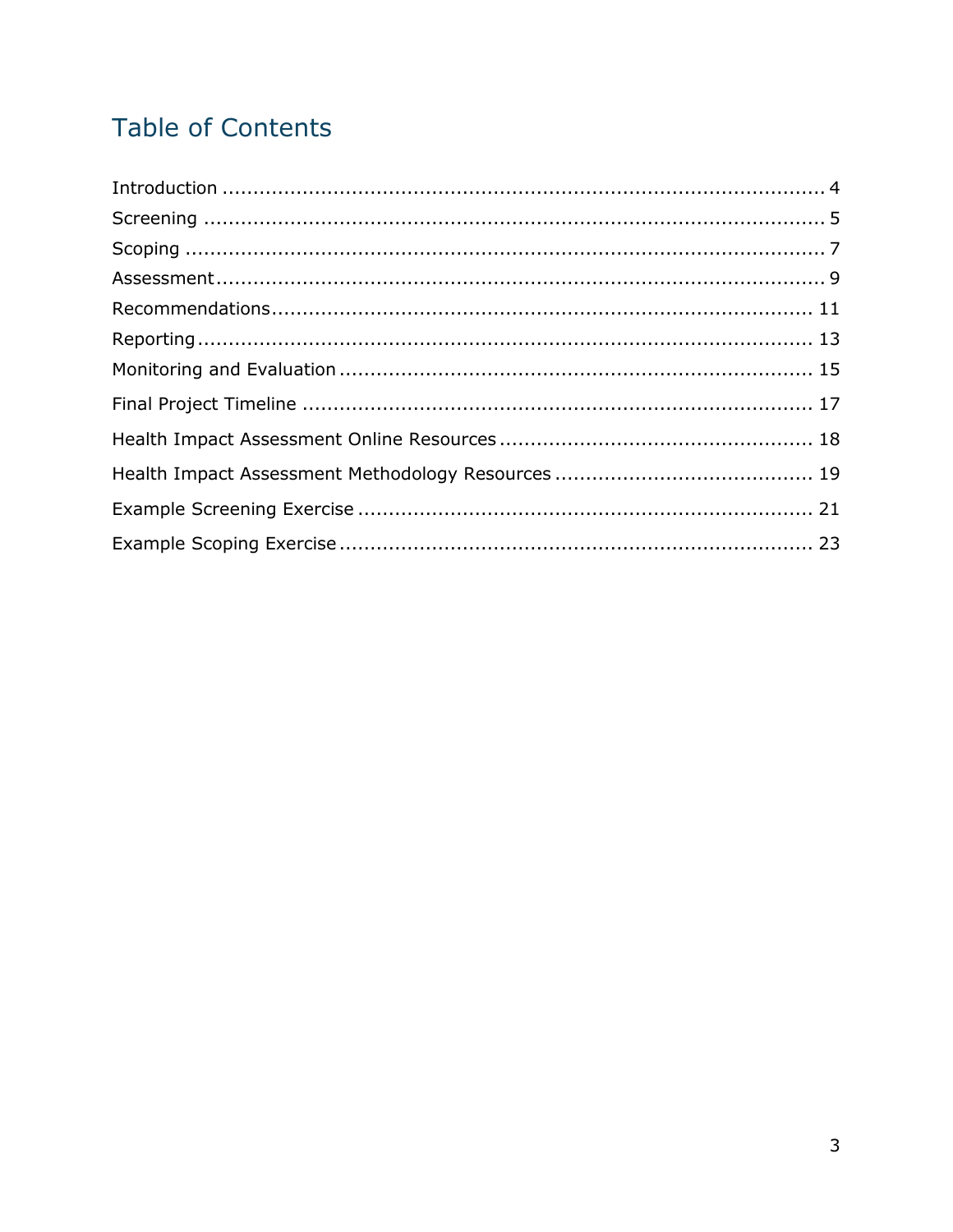### Introduction

The purpose of this report is to document insights, lessons learned, and recommendations from Common Ground Health's experience in conducting two Health Impact Assessments (HIAs) during the Advancing-Health Informed Decision Making project. In an effort to inform future transportation-health analysis and HIA practice in the region, this report analyzes the data, methods, and resources that were compiled when inventorying candidate plans, relevant literature, and available data and identifies any gaps or barriers that were encountered. This report defines, gathers insights, and documents lessons learned from each one of the six steps of the HIA process, as defined by the PEW Charitable Trust.<sup>1</sup>

#### Project Background

j

Beginning in August of 2016, a joint Memorandum of Understanding (MOU) was signed between Common Ground Health and the Genesee Transportation Council to advance health-informed decision-making in the realm of transportation. The project convened key stakeholders in the fields of transportation, land use, and health and set forth four different goals to be accomplished over a 12 month timeline. Those goals included:

1) Build knowledge about transportation-built environment health linkages nationally and in our region.

2) Inventory and analyze strategic transportation/land use plan or project opportunities in the region that could benefit from explicitly incorporating health consideration or analysis to determine potential health outcomes.

3) Catalogue the data, methods, and resources available to do so (as well as any gaps or barriers) and,

4) Select two types of plans or projects to receive a "desktop" Health Impact Assessment (HIA). Common Ground Health would then conduct two desktops HIAs for the selected initiatives, including recommendations for how future similar initiatives could more explicitly address health and document insights, lessons learned, and recommendations to inform future HIA development and practice in the region.

A Steering Committee was established from a wide array of stakeholders in the realms of community health, transportation, planning and community engagement. After convening the committee six separate times over a period of 18 months, the work of the two HIAs was finalized in March of 2018.

<sup>1</sup> <http://www.pewtrusts.org/en/research-and-analysis/analysis/2014/08/28/the-hia-process>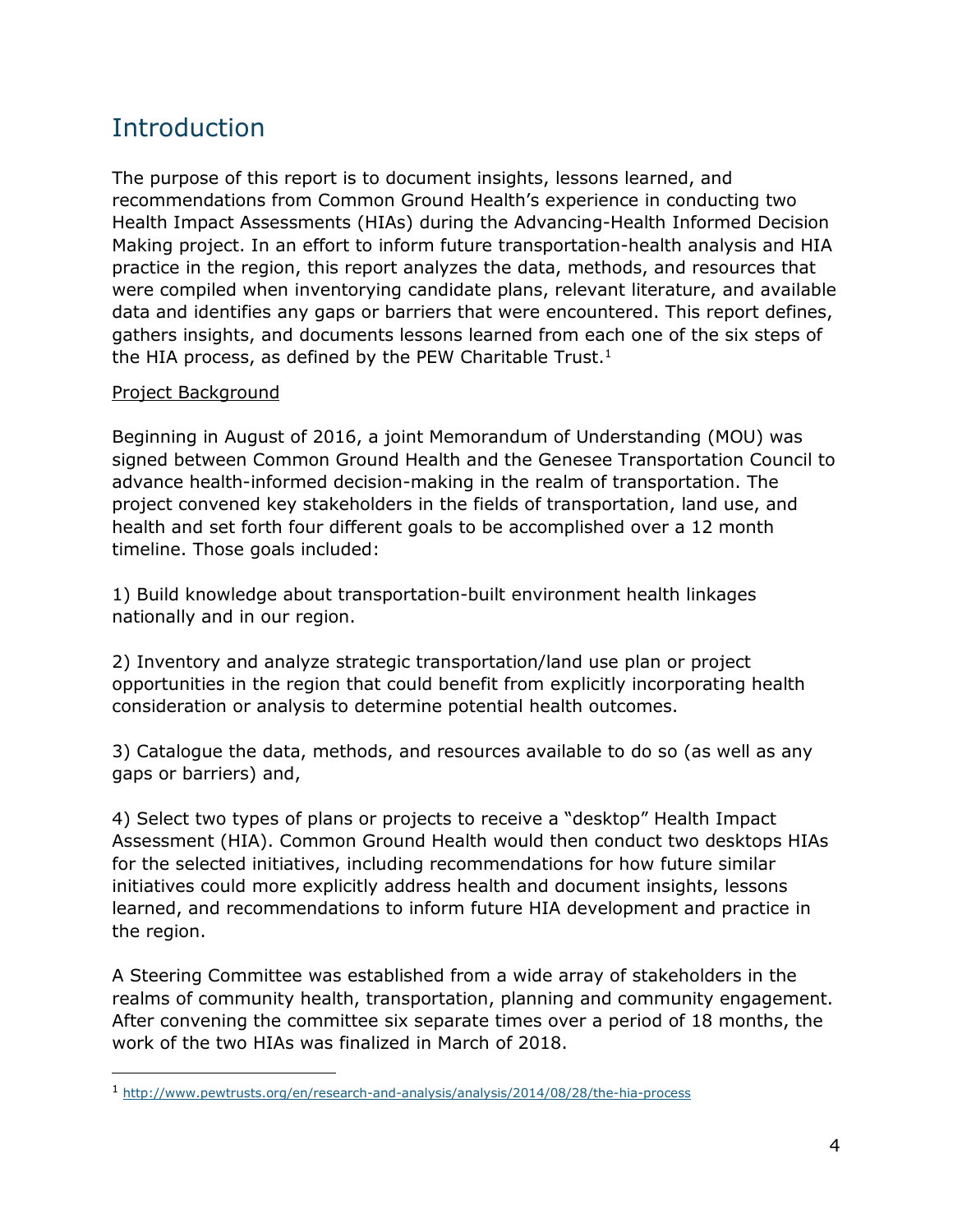### Step 1 of 6: Screening

#### Definitions

The first step of Health Impact Assessment involves determining whether an HIA for a given policy or project proposal is warranted and feasible, which is defined as Screening.<sup>2</sup>

#### Insights

-

During the initial phases of the project several key challenges emerged. HIAs had historically never been implemented or utilized by Common Ground Health and only two HIAs had been published across New York State at the inception of the project.<sup>3</sup> The initial phase of the project consisted of researching HIA Methodology and other published HIAs to guide the HIA process itself. We have provided a list of HIA resources consulted in the references portion of this report. The project also benefited from involving two steering committee members who had recent experience working with, and publishing, HIAs. To help learn more about the HIA process, a Health in all Policies (HiaP) workshop with representatives from PEW Charitable Trust and the Kansas Health Institute (KHI) was held in October of 2016 at Common Ground Health. Based on the guidance provided at that training, a Screening Exercise template was applied to our project. This report includes examples of the Screening Exercise conducted for both HIAs. A list of nearly a dozen potential projects were examined, with two specific projects that had received early positive feedback from the Steering Committee put through the Screening Exercise to determine if they each warranted a Health Impact Assessment. After vetting the project through the exercise, it was determined that those two projects, the Genesee Valley Greenway (GVG) and Rochester Bike Share (RBS), were viable candidates for Health Impact Assessment. The Genesee Valley Greenway is a 90 mile trail that covers four counties, while the Rochester Bike Share is a project that represents an inaugural city-wide effort to bring bike share to the city. The comprehensive Screening Exercise was presented to the Steering Committee who endorsed the selection of the projects based on the results of that exercise. The Screening Exercise and the criteria each project was vetted through may be found in the Appendices of each HIA.

A second challenge experienced during the Screening process was that the MOU initially identified the scope of the project as conducting two "Desktop" HIAs. PEW Charitable Trusts identifies a Desktop HIA as something that can be completed in a period of weeks. <sup>4</sup> One resource further defines a desktop HIA as most appropriate for policies or interventions that are expected to have only little impact on health

<sup>2</sup> <http://www.hiaguide.org/methods-resources/methods/phases-hia-1-screening>

<sup>3</sup> <http://www.pewtrusts.org/en/multimedia/data-visualizations/2015/hia-map>

<sup>4</sup> <http://www.pewtrusts.org/en/research-and-analysis/analysis/2014/08/28/the-hia-process>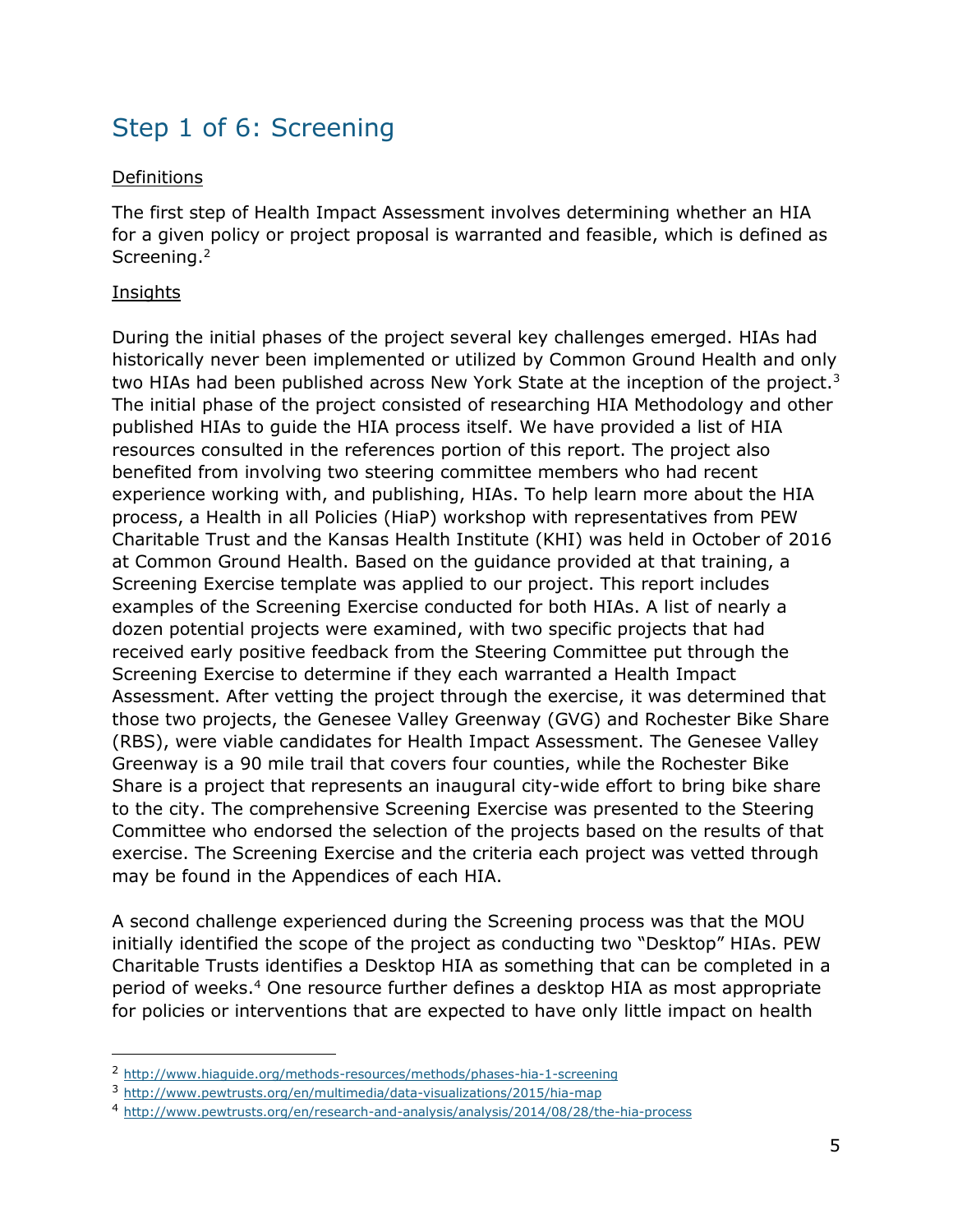and as the most basic form of HIA requiring the least amount of resources. Whether it is appropriate to carry out a desktop, or rapid, HIA, a comprehensive HIA is determined by the likelihood and magnitude of expected impacts on health and health inequalities and the expected footprint of the project including its resources, area affected, and overall complexity of the project.<sup>5</sup>

Based on the large geographic representation of the GVG (90 miles of trail across New York State) and in analyzing the Rochester Bike Share as an opportunity to conduct primary research and analysis (based on census tract level health data on health disparities), it became evident that our projects would exceed the initial planned scope of a Desktop HIA. The expanded scope for each project selected for HIA led to an initial anticipated timeframe of 12 months for the project to expand to an 18 month project duration.

#### Lessons Learned

 $\overline{a}$ 

During the onset of the report, additional clarity was needed about not only how to appropriately scope our HIAs, but also how to conduct HIAs. Having local representatives at the table was critically necessary to the success of the project. In addition, having a broader understanding of HIA before developing a MOU may better identify which type of HIA to conduct. Based on our experience with Screening, we submit the following recommendations:

- **1)** Implement the Screening process to assist in helping to scope the overall duration of the HIA before attempting to determine its scope to ensure appropriate timeline and resource allocation.
- **2)** Have local experts with HIA experience at the table; if there are none available reach out to national experts to guide and advise the HIA process.
- **3)** Have a better idea of a dynamic array of projects that may be candidates for HIA by enabling time at the onset of the project to accept potential HIA project submissions from the steering committee.
- **4)** Choose projects that currently have the opportunity to influence decisionmakers and benefit the project's future - this was one of the key successes of selecting both the GVG and RBS for HIA.

<sup>5</sup> [https://survey.erasmusmc.nl/he2020/phase-4-impact-assessment/main-steps-of-hia/step-2-scoping/types-of](https://survey.erasmusmc.nl/he2020/phase-4-impact-assessment/main-steps-of-hia/step-2-scoping/types-of-hia/)[hia/](https://survey.erasmusmc.nl/he2020/phase-4-impact-assessment/main-steps-of-hia/step-2-scoping/types-of-hia/)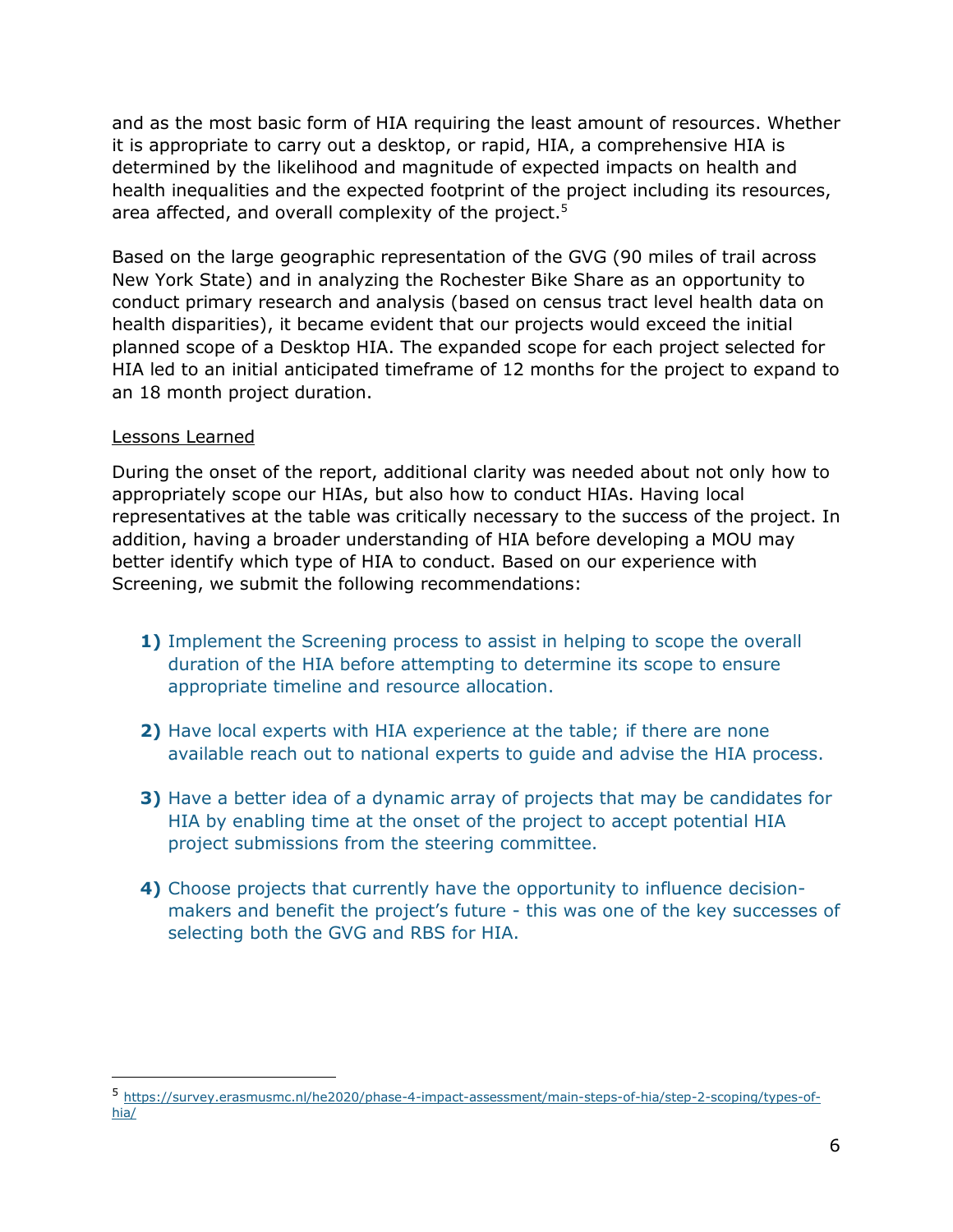## Step 2 of 6: Scoping

#### Definitions

Scoping establishes the foundation under which the health impact assessment is conducted and is instrumental in informing the design and planning of the HIA.<sup>6</sup> Scoping includes the identification of potential health risks and benefits and is a participatory process driven by an HIA team.

#### Insights

Upon the selection of our projects during the Screening phase, we organized a half day Scoping workshop with our steering committee. When establishing the scoping process for the selected projects of the Genesee Valley Greenway and Rochester Bike Share, a critical component was to identify and define what the geographic and population study area of our HIA should be and to prioritize which of the social determinants of health would be analyzed. The social determinants of health are defined as the conditions in the places where people live, learn, work, and play that affect a wide range of health risks and outcomes. <sup>7</sup> Based on the HiaP training we received, we gained insight on how to conduct a scoping exercise that put each of our projects through criteria to better identify our plan of study for both HIAs, and which health risks and benefits should be assessed. The scoping exercise identified research questions based on existing conditions, questions to better frame these issues, potential indicators to assess, and identified data sources where this information may be found. This report includes examples of the Scoping Exercise conducted for both HIAs. Based on this insight, we were then able to identify a range of potential social determinants of health to study. At our half-day workshop we worked with the steering committee to help prioritize seven unique health determinants of study for our HIAs. Based on feedback received from stakeholders after the workshop, it was indicated that an additional determinant should be studied. After submitting the request to our steering committee, it was added, bringing the total number of health determinants to 8 (4 per HIA) for our two selected projects.

#### Lessons Learned

-

An initial, unique challenge we experienced was to define the study area for the GVG. The GVG travels across 90 miles of New York State and through four counties. Based on the large scope of the project, issues of representation in several of the counties by our project sponsor GTC (several counties fell outside of their

<sup>6</sup> <http://www.hiaguide.org/methods-resources/methods/phases-hia-2-scoping>

<sup>7</sup> <https://www.cdc.gov/socialdeterminants/>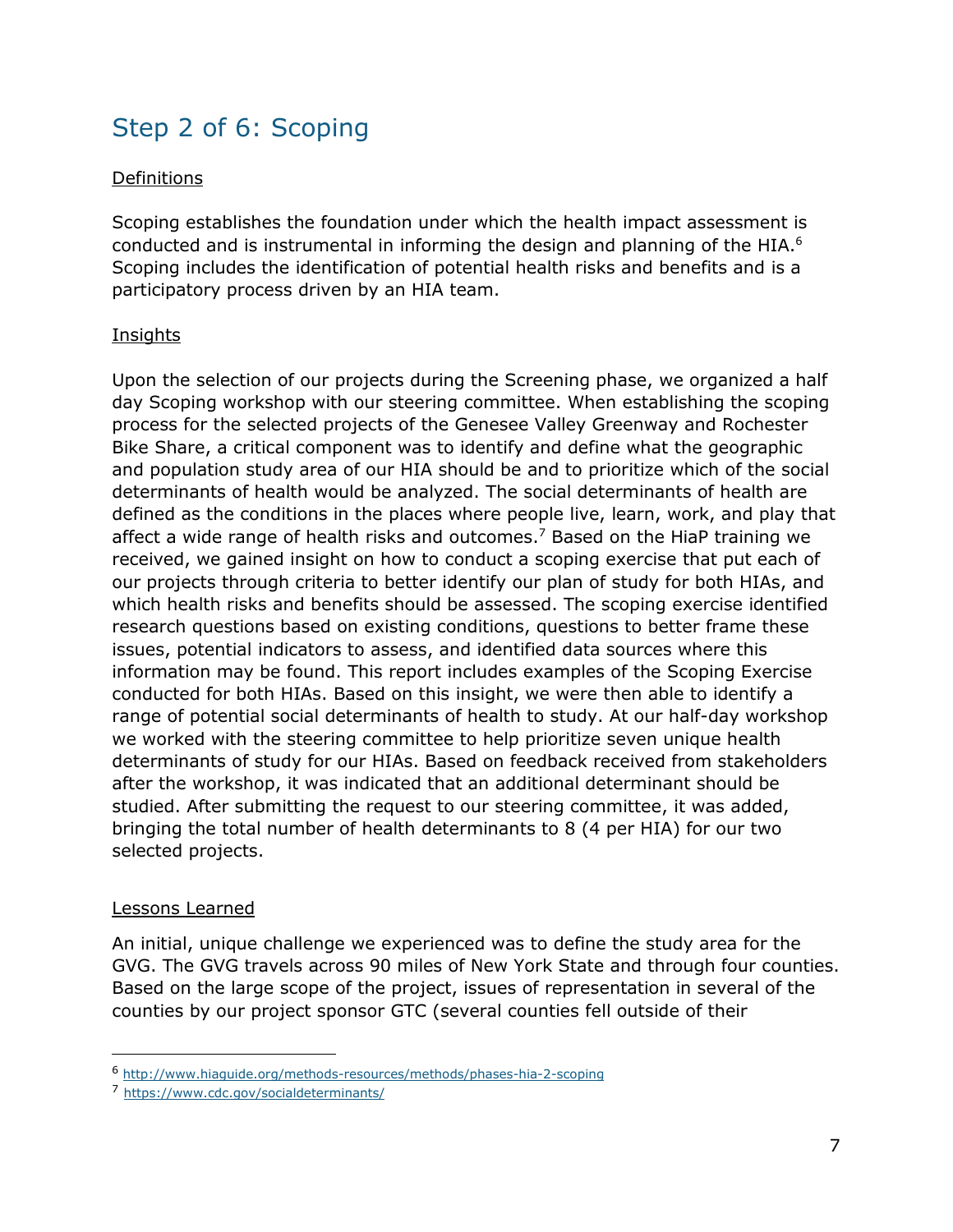Metropolitan Planning Organization's assigned territory), as well as Common Ground Health's regional representation, it was determined that only the northernmost 50 miles of the Greenway in Monroe and Livingston Counties would be assessed. Having the steering committee weigh in on this important decision was critical to being able to successfully identify a study area to which we could appropriately allocate time and resources necessary to complete the HIA. When focusing on the study area of the Rochester Bike Share, this project benefitted from the fact the bike share had a predefined territory in the City of Rochester, however the project evolved through the duration of our HIA, which led to additional needs during the assessment phase, which are identified in the Assessment portion of this report. In our unique experience of conducting 2 separate HIAs simultaneously, it was vital to distinguish specific characteristics of each project through the Scoping Exercise in order to utilize a unique basis or research. Based on our experience with Scoping, we submit the following recommendations:

- **1)** We have learned that scope can sprawl, it may be necessary to make difficult choices in further narrowing the study area or other parameters in order to accomplish the HIA.
- **2)** A comprehensive scoping workshop is vital to engage stakeholders and towards creating a participatory process that builds consensus.
- **3)** Confirm that identified indicators have data sets that exist in order to study the issues and health determinants identified for study.
- **4)** Determine if scoping confirms that the correct experts are at the table. In the example of the GVG HIA, we learned that an identified safety issue would require partners to be at the table that were not initially included. This led to a barrier in conducting further analysis on this particular issue which we did not identify until the Recommendations phase (Step 4) of the HIA.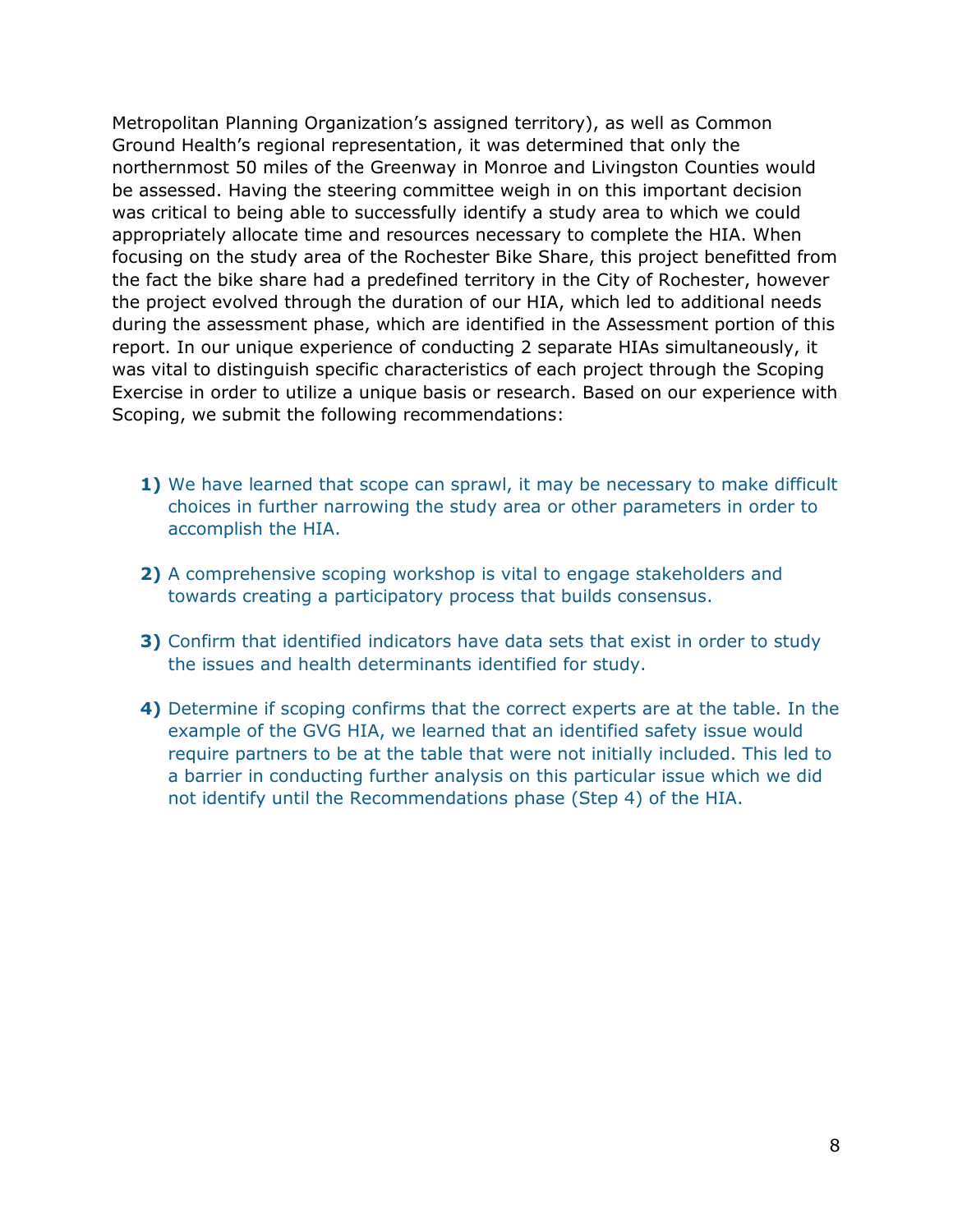### Step 3 of 6: Assessment

#### Definitions

Describes the baseline health of affected communities and assess the potential impacts of the decision.

#### **Insights**

One of our greatest challenges during the assessment process was due in part to the evolution of a project we were studying. When we initially scoped the Rochester Bike Share, we built our research assumptions on phasing and targeted neighborhoods that were identified in a feasibility report for the Rochester Bike Share. Throughout the first 9 months of our project, the Rochester Bike Share expanded in ways that were not initially forecasted. The assessment process also further anchored the importance of having subject matter experts at the table who could answer primary questions that went beyond what data sets could identify. For example, we were able to learn about specific sections of trail surface condition issues on the Greenway due to first-hand experience and knowledge from the State Park Manager who sat on our steering committee. We also encountered a barrier that dealt with specific data issues regarding traffic safety, we were able to identify that pedestrian and vehicular accidents had occurred on roadways near the trail, but there was no way to identify whether these accidents involved trail users of the Greenway. Finally, due to the need to produce multiple HIAs, primary data collection was not a part of our HIA process. Other HIAs have utilized survey data, but it is not considered a requirement when conducting a HIA. The assessment work conducted for each of the HIAs is integrated in the final report as well as a Summary Assessment Report.

#### Lessons Learned

As mentioned, the RBS evolved during the course of our HIA, which required the ability to be fluid and adapt our data collection to the finalized phasing of the project. Based on the culmination of the first season of bike share in the city, we were able to assess new data on the actual phasing and implementation of the bike share based on where the stations were installed. The RBS HIA was able to synthesize new station placements based on this new information and anticipated improved health outcomes where bike stations had not been placed during the initial phase.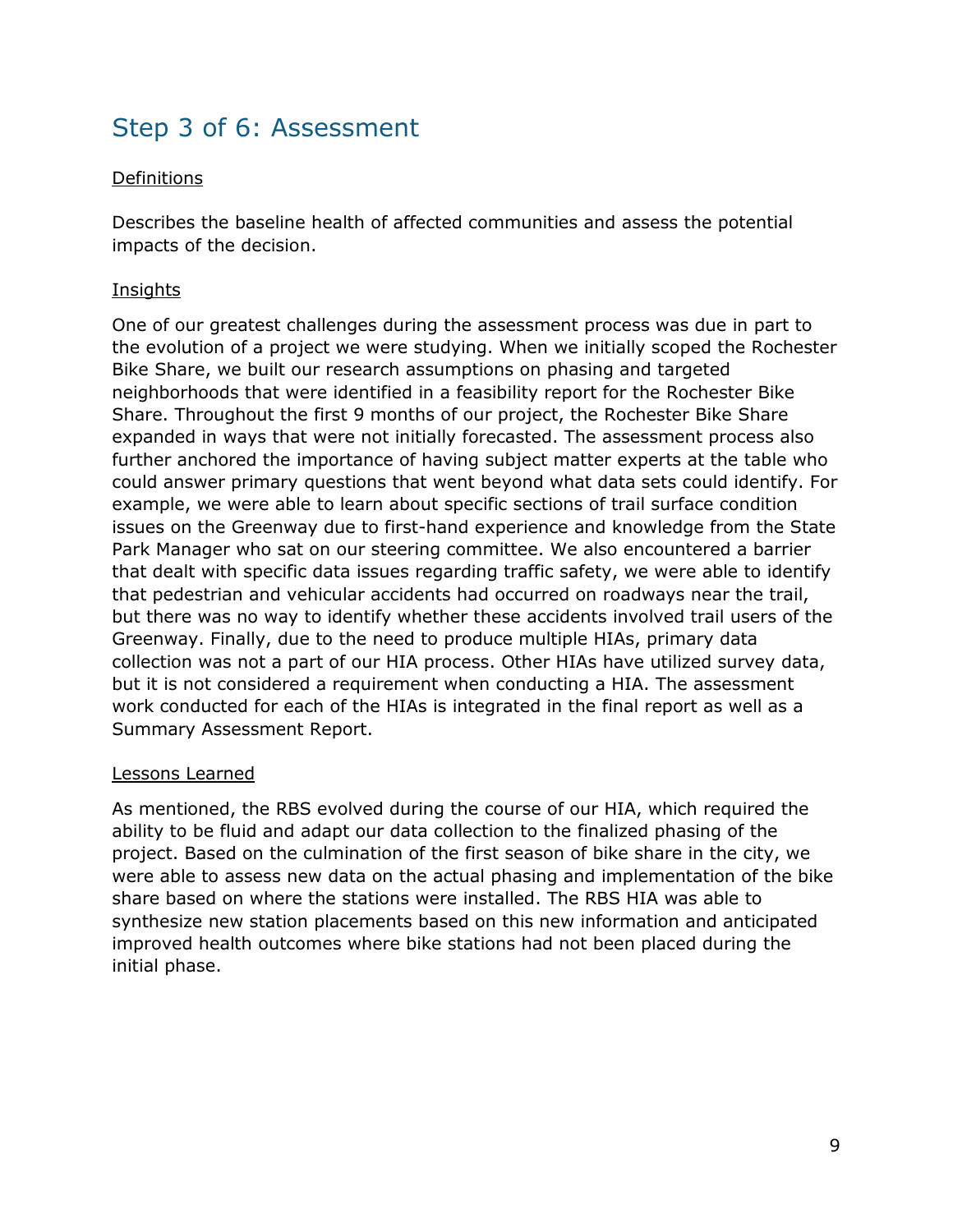Based on our experience with Assessment, we submit the following recommendations:

- **1)** Anticipate that the project, program, or policy you have selected for HIA may evolve or change throughout the scope of the project and discuss how to address these changes with your steering committee.
- **2)** Let the data "tell the story" with initial assumptions established during the first phases of Screening and Scoping my change and may require new analysis or research.
- **3)** Some data may determine that previously identified health determinants may not be of relevant concern however, performing due diligence and reporting on these issues is still of value as social determinants of health may transition and change over time.
- **4)** Where data sets do not address a problem, look to primary data collection opportunities and subject matter experts to gain insight and perspective.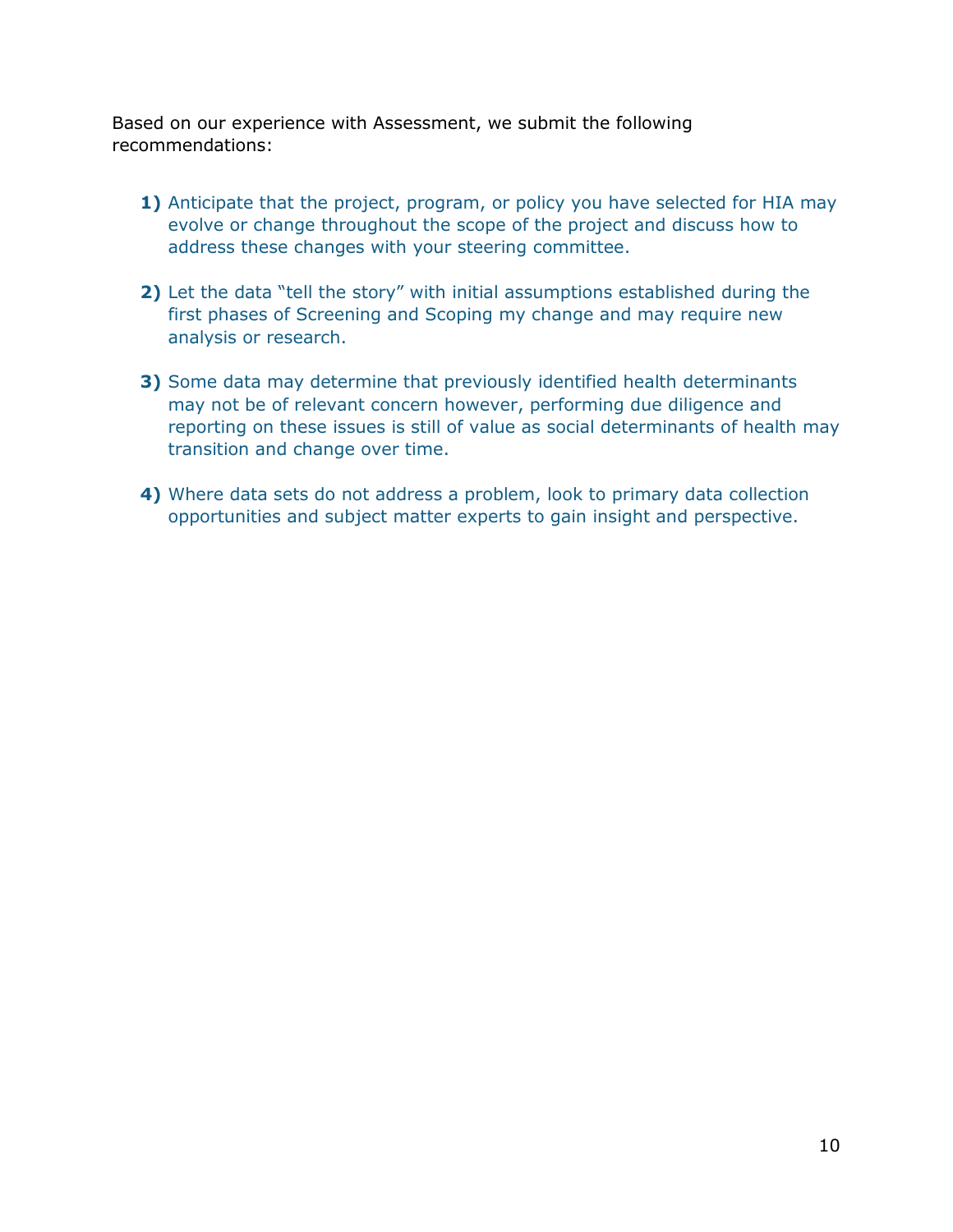### Step 4 of 6: Recommendations

#### Definitions

Develop practical solutions that can be implemented within the political, economic or technical limitations of the project or policy being assessed.

#### **Insights**

The key role of the steering committee and Common Ground Health was to provide evidence-based recommendations to mitigate negative health impacts and maximize potential positive health outcomes. We presented the results of our assessment data to the Steering Committee throughout multiple meetings over the summer of 2017 in an effort to review that data and synthesize new recommendations. A survey was developed that compiled a comprehensive list of potential recommendations for each identified health determinant previously identified during the Scoping phase. The survey was designed as a prioritization exercise and to assist in identifying which recommendations should be included in the final reports. The survey helped to identify which recommendations achieved consensus among our steering committee for inclusion in our HIAs. From the results of the survey, we complied a Summary of Recommendations report. An additional opportunity for steering committee review and input was included as part of that final process. Several revisions of the recommendations followed in an effort to thoroughly ensure that our final recommendations were both specific and actionable. The final recommendations were able to be categorized by both their aligned health determinant (i.e. Physical Activity, Social Cohesion, etc.) as well as the relevant actions they represented (i.e. Data Collection, Community Engagement, etc.).

#### Lessons Learned

The task to create what was essentially the core product of our HIAs involved significant involvement from our steering committee but also required synthesis from the HIA Team. In developing new recommendations, it became evident that performing the initial work of developing and presenting sample recommendations was a necessary first step in order to have a tangible examples for the steering committee to review. The survey process was instrumental in combining synthesized recommendations that were submitted by Common Ground Health while also enabling the steering committee to prioritize or submit new recommendations for further review and consideration. Upon producing the Summary of Recommendations report for both HIAs, the steering committee had the opportunity to review, and improve upon, a list of recommendations before they were formally included in the final HIA reports.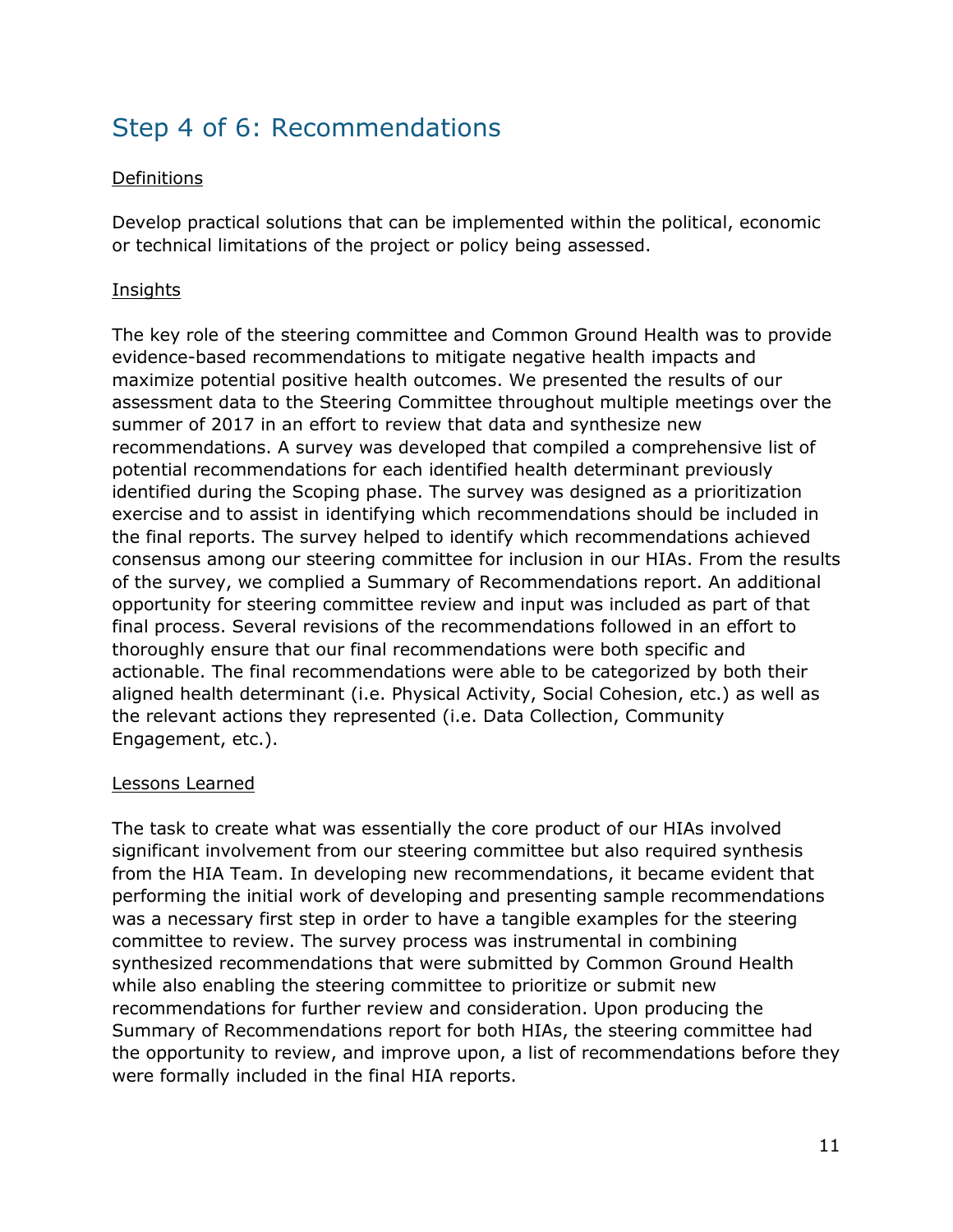Based on our experience with Recommendations we advise the following:

- **1)** Provide stakeholders the opportunity to review all data collected during the assessment phase to aid the recommendation process.
- **2)** Synthesize recommendations based on the data collected, to create tangible examples for the steering committee to respond to and build upon.
- **3)** Enable steering committee members to submit their own recommendations for considerations via a survey *after* providing key examples for greater context and guidance.
- **4)** To help build consensus among the steering committee, provide clear timetables for when feedback is expected to be received.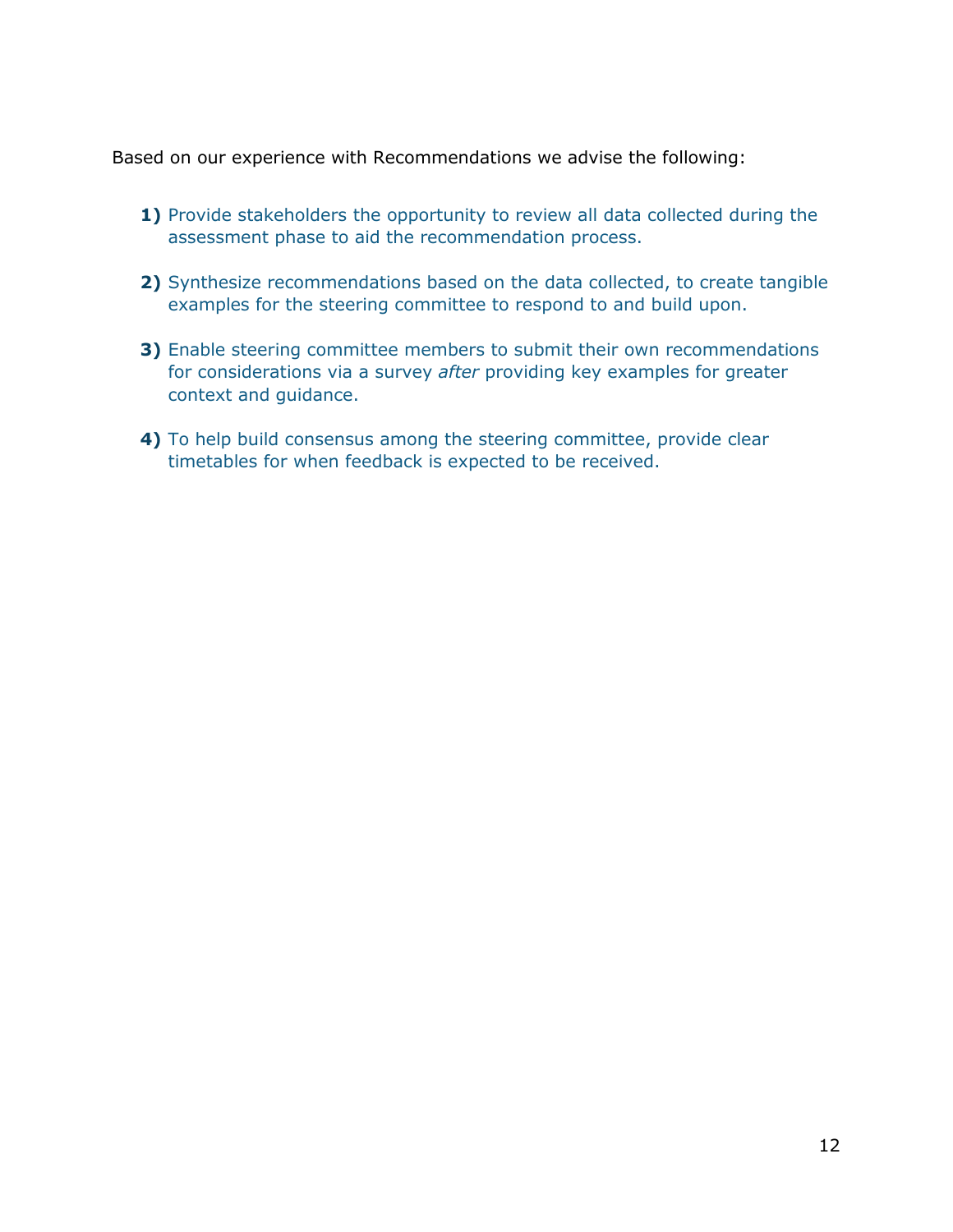### Step 5 of 6: Reporting

#### Definitions

Disseminate the findings to decision makers, affected communities and other stakeholders.

#### Insights

The reporting process involved a significant allocation of staff resources and time to appropriately organize and disseminate the project background, assessment work compiled, and synthesized recommendations. There were clear examples of different aspects of how to report on different sections and segments of the HIAs. After the Screening and Scoping processes, it was possible to initiate the reporting phase. Screening enabled the reporting on the introduction and background sections of the report, including why the project was selected for HIA. Scoping assisted the reporting process by enabling the ability to document the selected study area, identify the actors and components of each project, and identify which health determinants were being included within the report and why. The assessment phase enabled the ability to conduct literature reviews at international, national, and local levels and to include relevant material within each of the health determinants sections in the reports. As aforementioned a list of finalized recommendations was able to be integrated into the report. Reporting on the monitoring and evaluation phase of the HIA and writing the executive summary were the last aspects of the reporting process, an intentional decision to ensure that the full report was written and comprehensible. Being able to identify the content of the report and the final results of what was reported also enabled the ability to suggest expanded scope ideas towards new projects or studies based on the work performed and insights gathered.

#### Lessons Learned

Based on the insights documented above, we learned to develop and integrate some aspect of the reporting process at every phase to inform and work towards our final HIAs. The production of both the Summary of Assessment and Summary of Recommendations documents were critical components of the final reports. This material had been previously identified and endorsed for inclusion of the HIA and performed as a quality control measure due to the fact these documents received peer review from our steering committee. In managing two HIAs, it was also necessary to prioritize the formal publication of the HIAs in a consecutive manner, even though we worked on both reports simultaneously. This approach enabled us to move both reports along, but allowed for a full HIA report to be reviewed ahead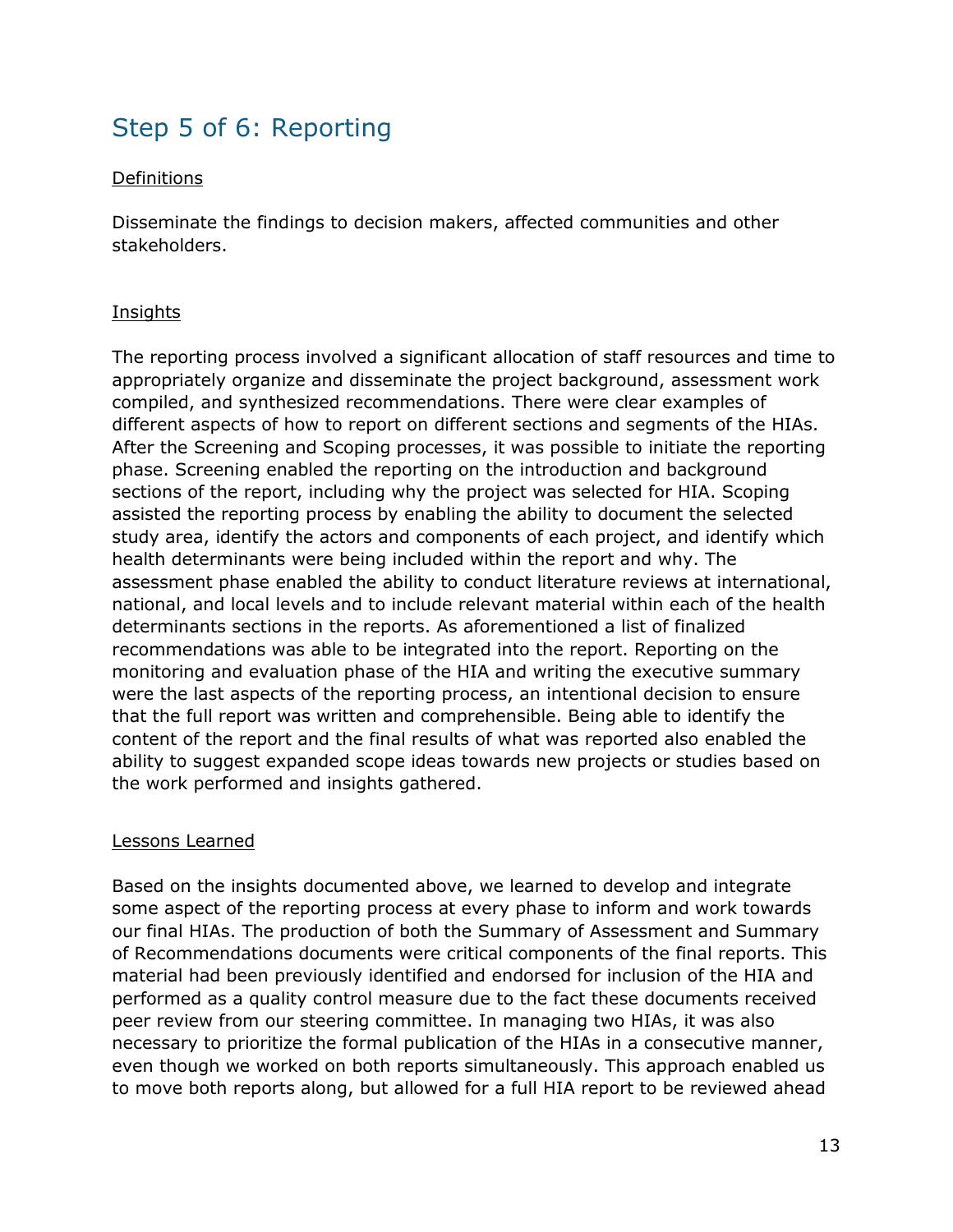of the other to gather insight and lessons learned, and apply them towards the subsequent HIA. Upon the production of our first HIA draft, for example, we learned that the flow of the report had identified barriers on how the research and assessment were reported. A re-work of the report enabled us to better illustrate and integrate the research gathered (including what was literature review material versus primary analysis) on the project to improve the linkages between the Assessment and Recommendations. The edits and changes to the report were critical to producing a final HIA that better helped to appropriately guide the reader through the report. Based on our experience with Reporting we advise the following:

- **1)** Report on each phase of the HIA as you encounter them.
- **2)** When opportunities arise for peer review, utilize the steering committee to review incremental reports that integrate and inform the final HIA.
- **3)** Clearly distinguish between literature review material and primary assessment work completed to better identify how the HIA was informed.
- **4)** Closely monitor the reporting between the assessment and recommendations sections and ensure that strong linkages are formed and articulated.
- **5)** Consult a range of HIA reports to determine what report flow works best for your selected project. Consult materials that identify how to write HIAs.
- **6)** Enable the steering committee and other project partners to review and provide feedback on the final draft reports.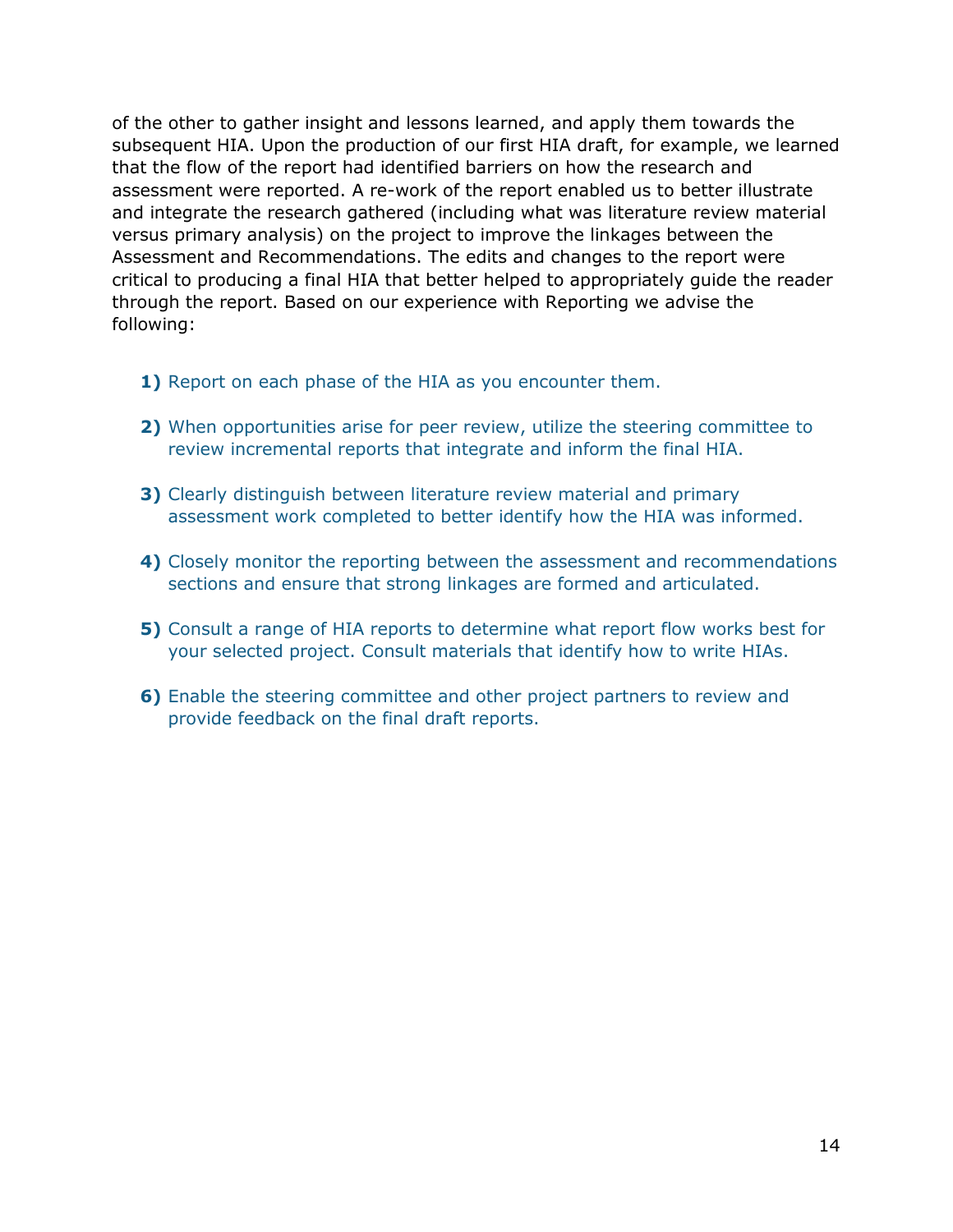### Step 6 of 6: Monitoring and Evaluation

#### Definitions

Monitor the changes in health or risk factors and evaluate the efficacy of measures that are implemented and the HIA process as a whole.

#### **Insights**

Based on a review of other HIAs, Monitoring and Evaluation seems to differ widely. In some cases other conducted HIAs have allocated additional time and resources to measure the health outcomes that were identified within the scope of their reports. Other HIAs, identify measures and methods to evaluate over time, but do not include reporting on those outcomes or determining whether health outcomes have changed based on a lack of time or resources. The HIAs we developed fall into the latter category as, during this project, we have not yet been able to evaluate the impact of our HIAs on our selected projects. Finally, it is worth noting that this Process Insight Report represents our key deliverable in the internal evaluation of each of our two HIAs. This last step in the HIA process represents the last formal step to expound on current conditions and potential future outcomes.

#### Lessons Learned

In the Monitoring and Evaluation phase, it is important to note that the nature of the projects selected may lend themselves to identifiable changes over time. As aforementioned, one of our HIAs, the Rochester Bike Share, was responsive to monitoring changes that occurred over the duration of project and adapting itself to include new assessments and recommendations based on those changes. It is also believed that the Genesee Valley Greenway may take longer to evaluate the recommendations identified and their related improved health outcomes. In the absence of being able to currently evaluate those measures as part of our HIA, we have identified protocols to ensure that potential decisions and their related health impacts are evaluated in the future. We recommended data collection and annual user trail surveys be conducted to determine changes in the demographics of trial users, for example.